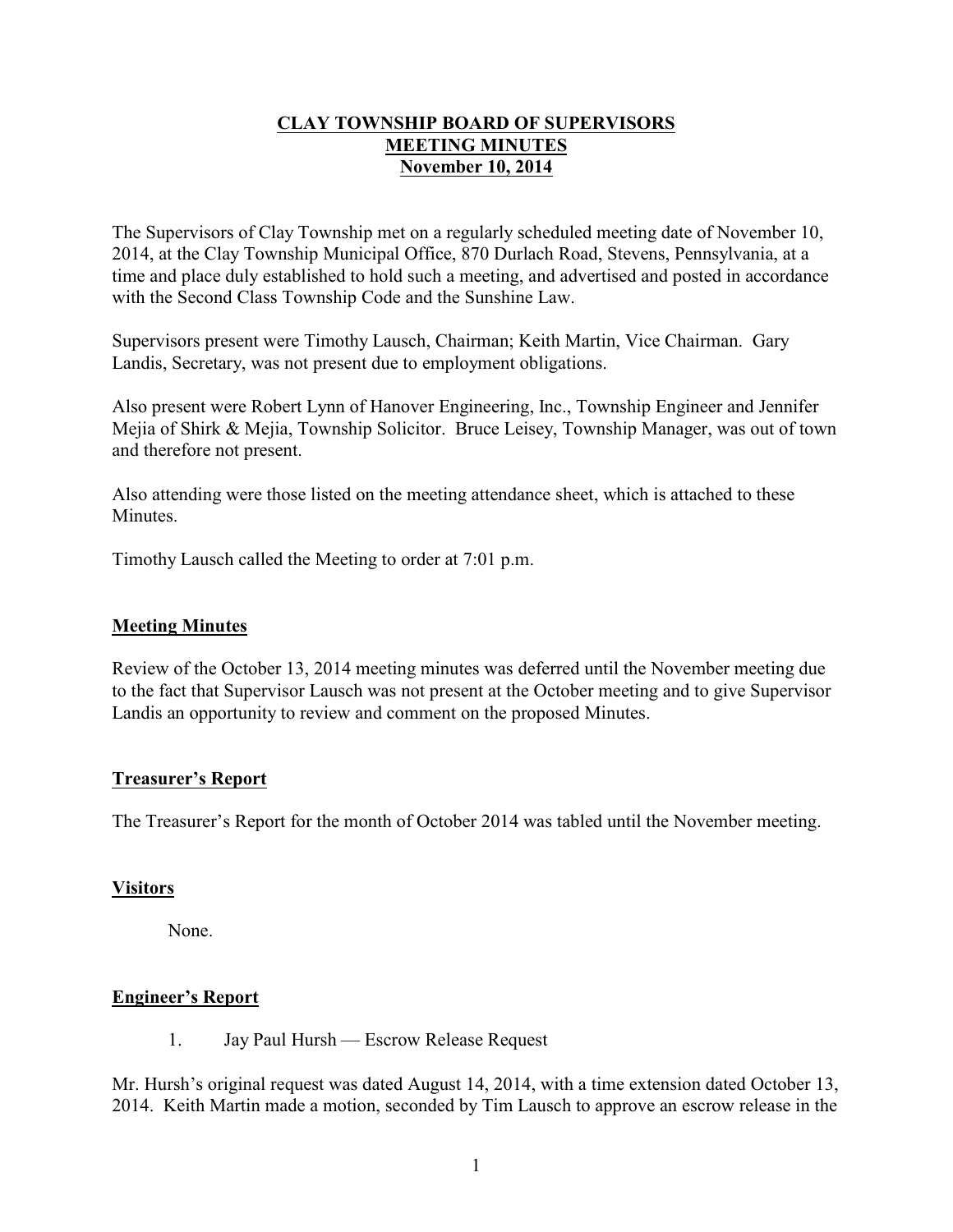amount of \$68,223.75, based upon the November 10, 2014 letter from Hanover Engineering. \* The motion was unanimously approved.

2. Glen and Carolyn Martin – Land Development Plan

Robert Lynn, Hanover Engineering, reviewed the plan with the Board of Supervisors.

Keith Martin made a motion, seconded by Tim Lausch to approve the Cost Opinion contingent on compliance with Hanover Engineering's letter dated October 24, 2014. \* The motion was unanimously approved.

Jennifer Mejia, Shirk & Mejia, discussed her review of the Stormwater Management Agreement; Memorandum of Understanding for Developer's Improvement Guarantee; and Land Development Agreement, and recommended approval of the documents. Keith Martin made a motion, seconded by Tim Lausch to execute the documents. The motion was unanimously approved.

## **Old Business**

1. Discussion on Notice of Violation dated October 17, 2014, from DEP for Hopeland Sewer Plant

Keith Martin made a motion, seconded by Tim Lausch, to authorize Bob Lynn of Hanover Engineering Associates to contact Brian Norris of Clean Water, Inc., Hopeland Plant Operator regarding the required submission of additional documentation. The motion was unanimously approved.

# **New Business**

1. Loyalty Oath to Fire Police

Supervisor Lausch administered the Loyalty Oath to the following Fire Police.

## *[Bruce — Note I don't have the list of New Fire Police. I can tell you from the original list, Glenn Hursh and Brian Gladfelter were not present.]*

### *[Insert names]*

Fire Police provided an update to the Board regarding the benefits received from attendance at the Fire Police Course. It was also mentioned that the Department received Federal Grants to purchase new gear.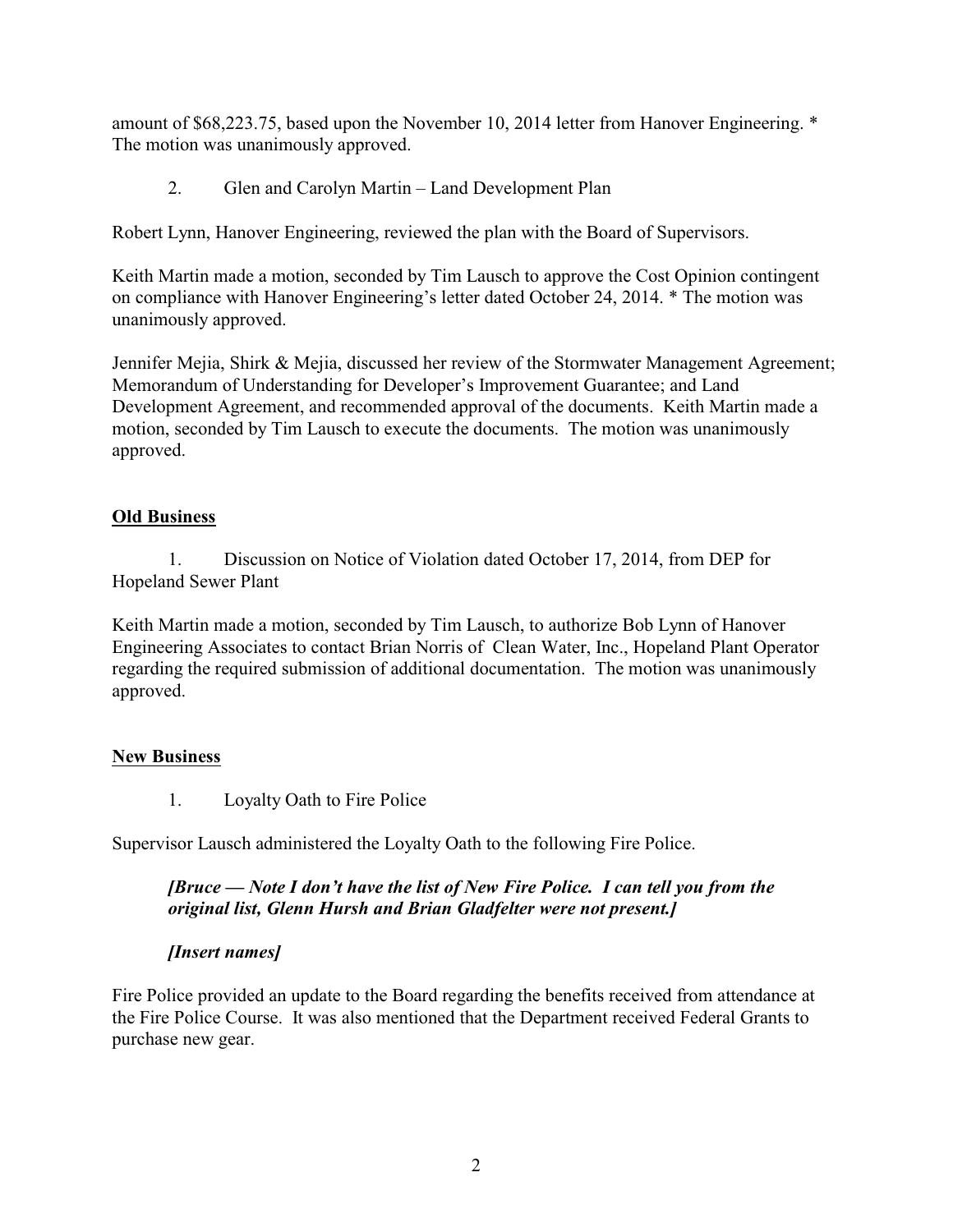#### 2. Park and Recreation Board

Phil DeVirgilis was at the Meeting to be sworn in as a Fire Police and later reported on improvements to Snyder Park for the prices for the pavilion, stating, "prices have been all over the board."

Grant status with State – State came through and looked at the site. Need additional benches for accessibility.

Spoke to Beth Hildebrand at DCNR. DCNR wants restrooms on playground side: one unisex, mens, and womans.

Pennsylvania Power & Light was to come in. That did not happen yet. Need to trench in from mobile home park.

Next Park & Recreation meeting is the first Tuesday in December (December 2).

## **Executive Session**

Keith Martin made a motion, seconded by Tim Lausch to enter into Executive Session at 8:00 p.m. to discuss potential litigation issues. \* The motion was unanimously approved.

Keith Martin made a motion seconded by Tim Lausch to exit Executive Session at 8:15 p.m.  $*$ The motion was unanimously approved.

Keith Martin made a motion, seconded by Tim Lausch to authorize the Township Engineer to meet with Ephrata Borough to confirm Borough's agreement with 322 expansion area and to authorize the Township Solicitor to prepare a Declaration to be used for any property that may not be included in expansion at this time, so that the Township has for future reference Owner's recorded Acknowledgment that hook up may be required in the future, as the Township requires.

### **Bills to be Paid**

### General Fund

Keith Martin made a motion, seconded by Tim Lausch, to approve the General Fund bills totaling \$24,240.27 for the month of October. \* The motion was approved unanimously.

### Rec Fund

Keith Martin made a motion, seconded by Tim Lausch, to approve the Recreation Fund bills totaling \$238.26 for the month of October. \* The motion was approved unanimously.

### Sewer Fund